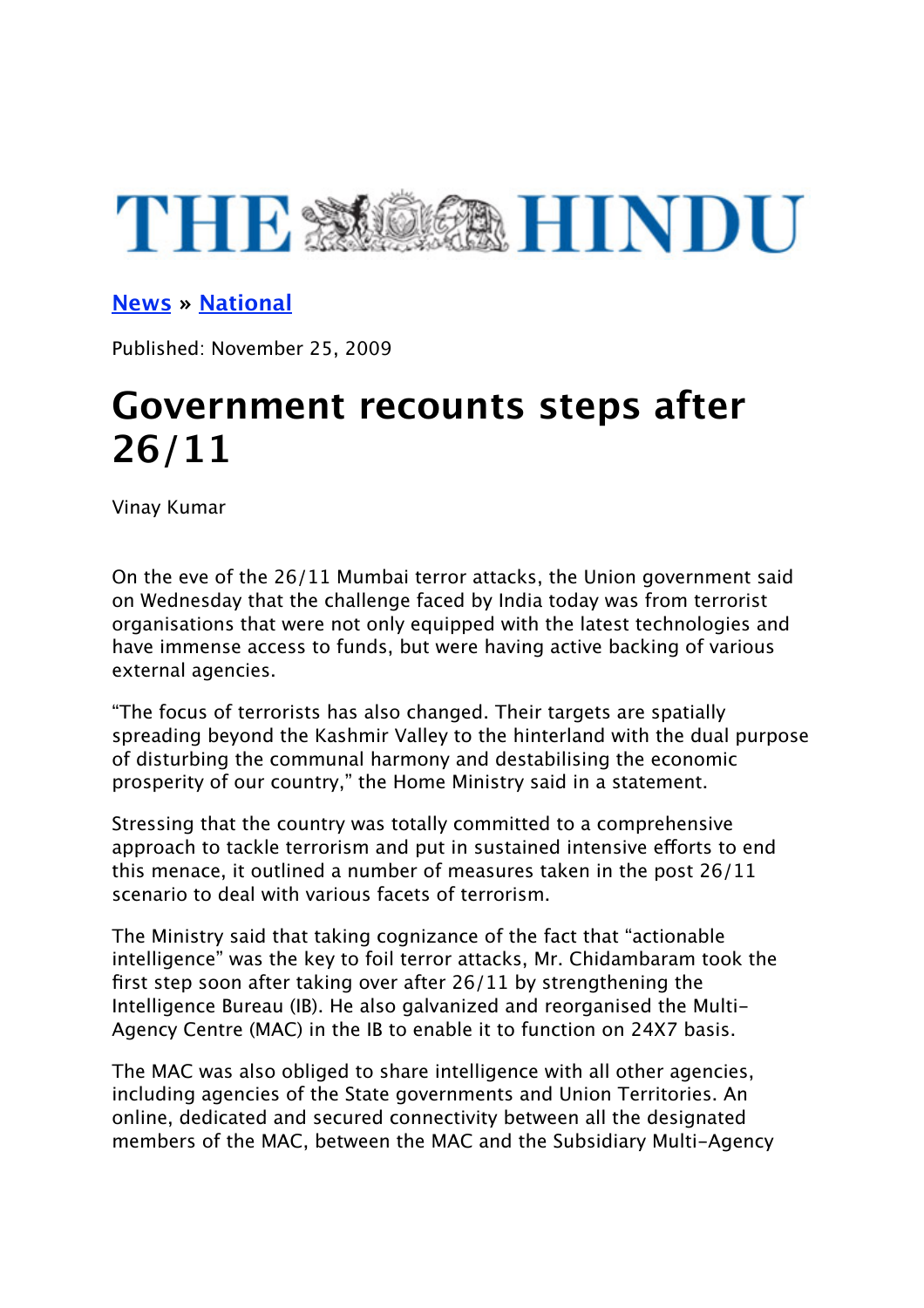Centres (SMACs) in 30 key locations across the country was also being established.

The National Security Guards (NSG), whose commandos battled the terrorists in Mumbai last November, now have four NSG hubs – each with an operational strength of around 250 personnel – in Hyderabad, Kolkata, Mumbai and Chennai. The government had decided to set up two regional centres of the NSG in Hyderabad and Kolkata, to enable quick response to terror attacks.

As many as 20 temporary Counter-Insurgency and Anti-Terrorism Schools were being set up during the 11th Plan period. Four such schools each would be set up in Assam, Bihar, Chhattisgarh, Jharkhand and Orissa so as to provide training to police personnel of these States to tackle the naxal menace, the statement said.

Following 26/11, coastal security was also reviewed at various levels. Under the ongoing Coastal Security Scheme, 64 out of 73 coastal police stations were operationalised. Coastal States and Union Territories were also given 47 interceptor boats so far. It would go up to 126 by March 2010.

As many as 79 new battalions of the Central Para-Military Forces were sanctioned since 2004-05 and a proposal for raising 38 additional battalions of the Central Reserve Police Force, including two battalions of women personnel, was recently approved by the Cabinet Committee on Security. Out of these, 38 battalions, three would be raised in 2009-10.

The ceiling with regard to the strength of the Central Industrial Security Force, which guards airports and public sector units, was enhanced to 1,45,000 from 93,521 in 2005.

The Unlawful Activities (Prevention) Act was amended and notified on December 31 last year to reinforce the legal and punitive provisions of law to combat terrorism with greater focus and for strengthening of provisions relating to financing of terrorism, bail, power to call for information.

A Model Police Act, drafted by an expert committee in 2006, which provided for well defined duties and responsiveness and sensitivity of the police towards public and accountability to rule of law was sent to the States for consideration. Assam, Bihar, Chattisgarh, Gujarat, Haryana, Himachal Pradesh, Kerala, Rajasthan, Sikkim, Tamil Nadu, Tripura and Uttarakhand either framed New Police Acts or amended the existing ones.

The National Police Mission was also set up with the aim of equipping the police to think creatively and help it transform itself from a reactive to a